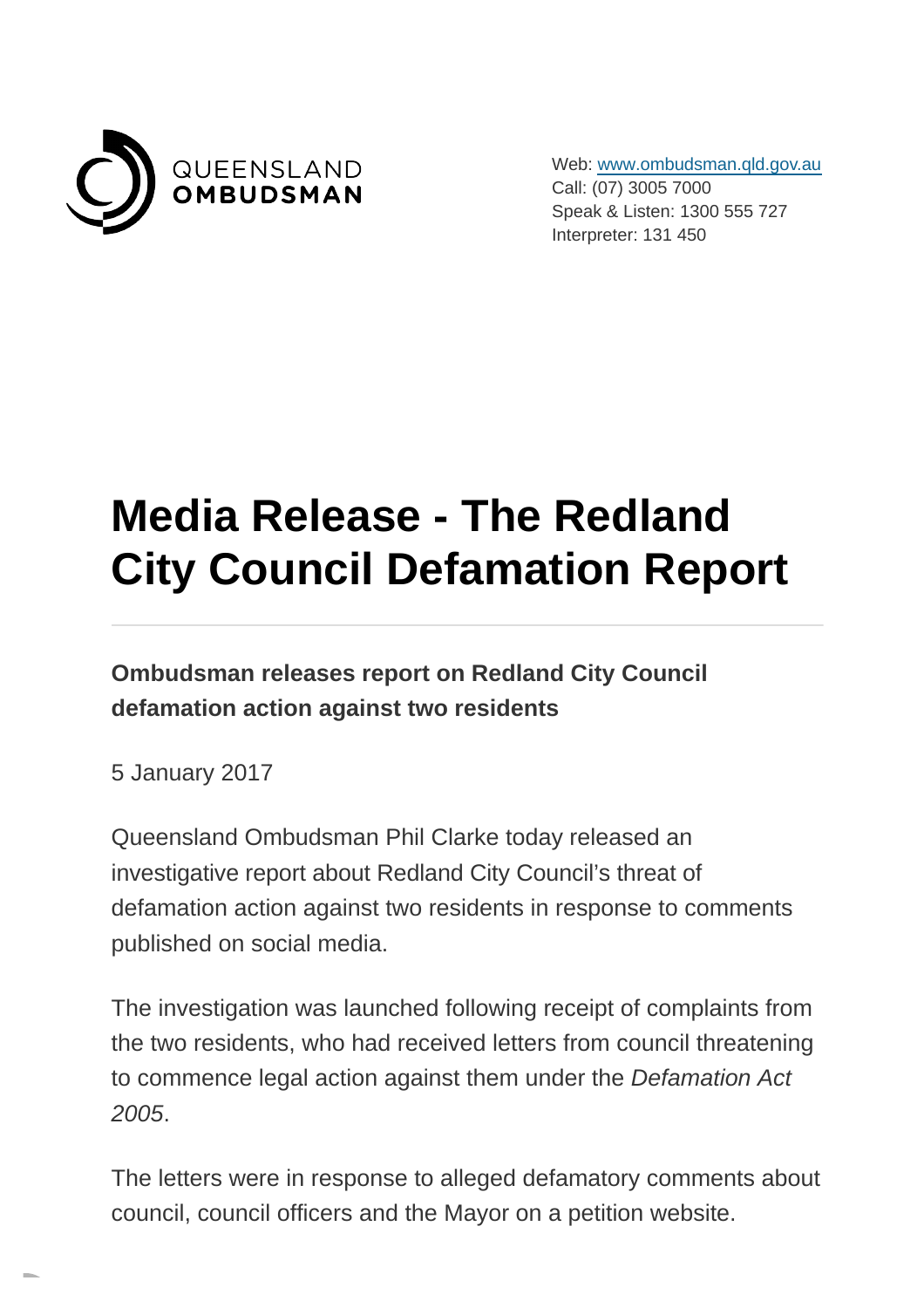In addition, council wrote to the employer of one of the complainants advising that she had published defamatory material online which included her work email signature block.

The investigation determined that council did not have a policy to guide decision-making around whether to fund private legal action on behalf of councillors or council employees.

The Department of Infrastructure, Local Government and Planning has agreed to provide guidance to all Queensland councils on the appropriate content and scope for a policy about funding private legal action for councillors and council employees.

Mr Clarke's recommendations to council included:

- ensuring that key officers receive further training about defamation law including what may, and may not, constitute defamation under Queensland law
- preparing a policy to guide decision-making around whether to fund private legal action on behalf of employees or councillors and disclosing any such expenditure in publicly available financial reports.

"Considering the risk of a recurrence of this type of incident, providing guidance to councils about funding private legal action for employees is a positive development to assist councils to navigate complex situations involving public criticism by residents," Mr Clarke said.

The Queensland Ombudsman is an independent officer of the Parliament.

The Ombudsman ensures public agencies make fair and balanced decisions for Queenslanders by investigating complaints and conducting own-initiative investigations that tackle broader, systemic